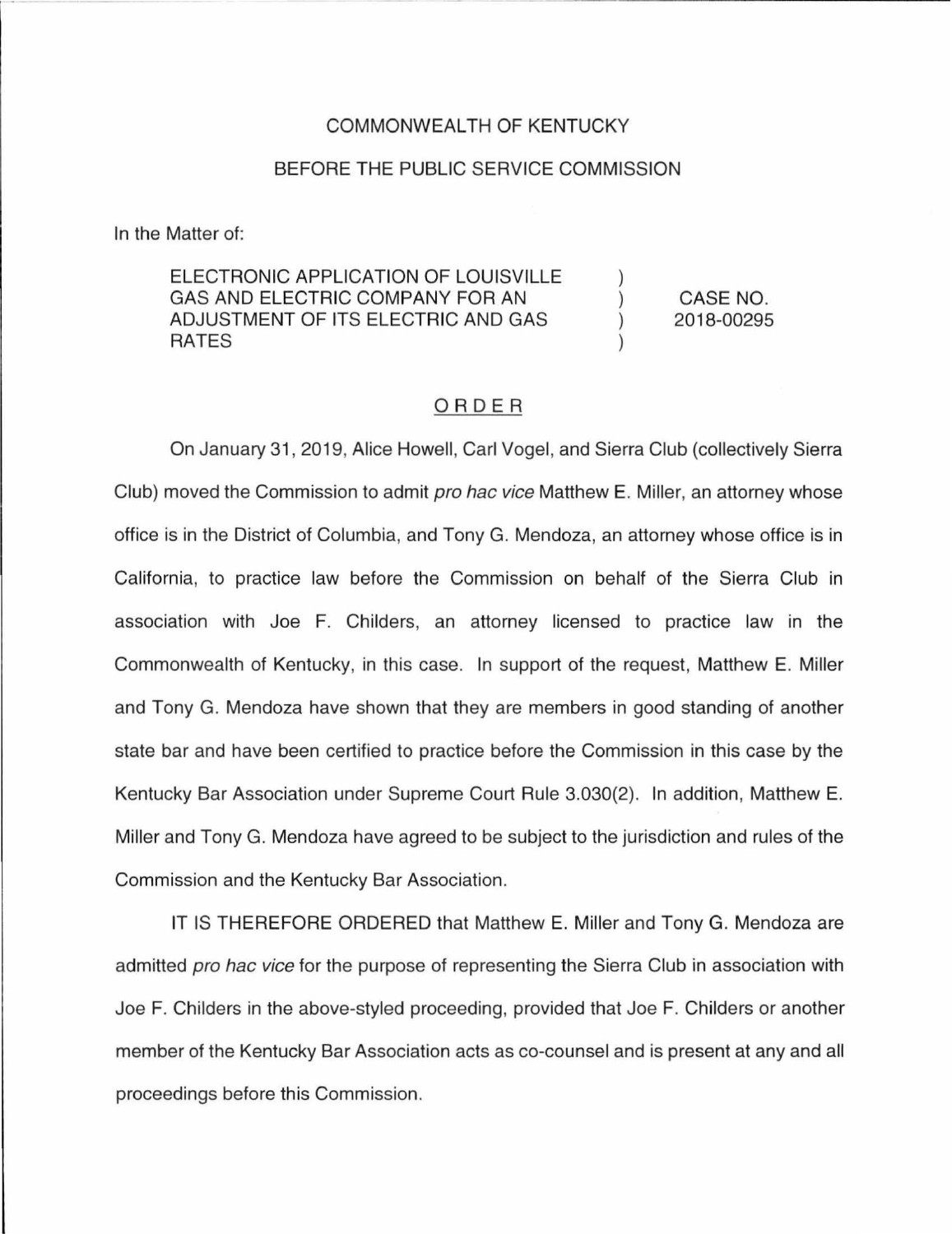By the Commission

| <b>ENTERED</b>                                      |  |
|-----------------------------------------------------|--|
| FEB 07 2019                                         |  |
| <b>KENTUCKY PUBLIC</b><br><b>SERVICE COMMISSION</b> |  |

ATTEST:

Twenk, Pinson

**Executive Director** 

Case No. 2018-00295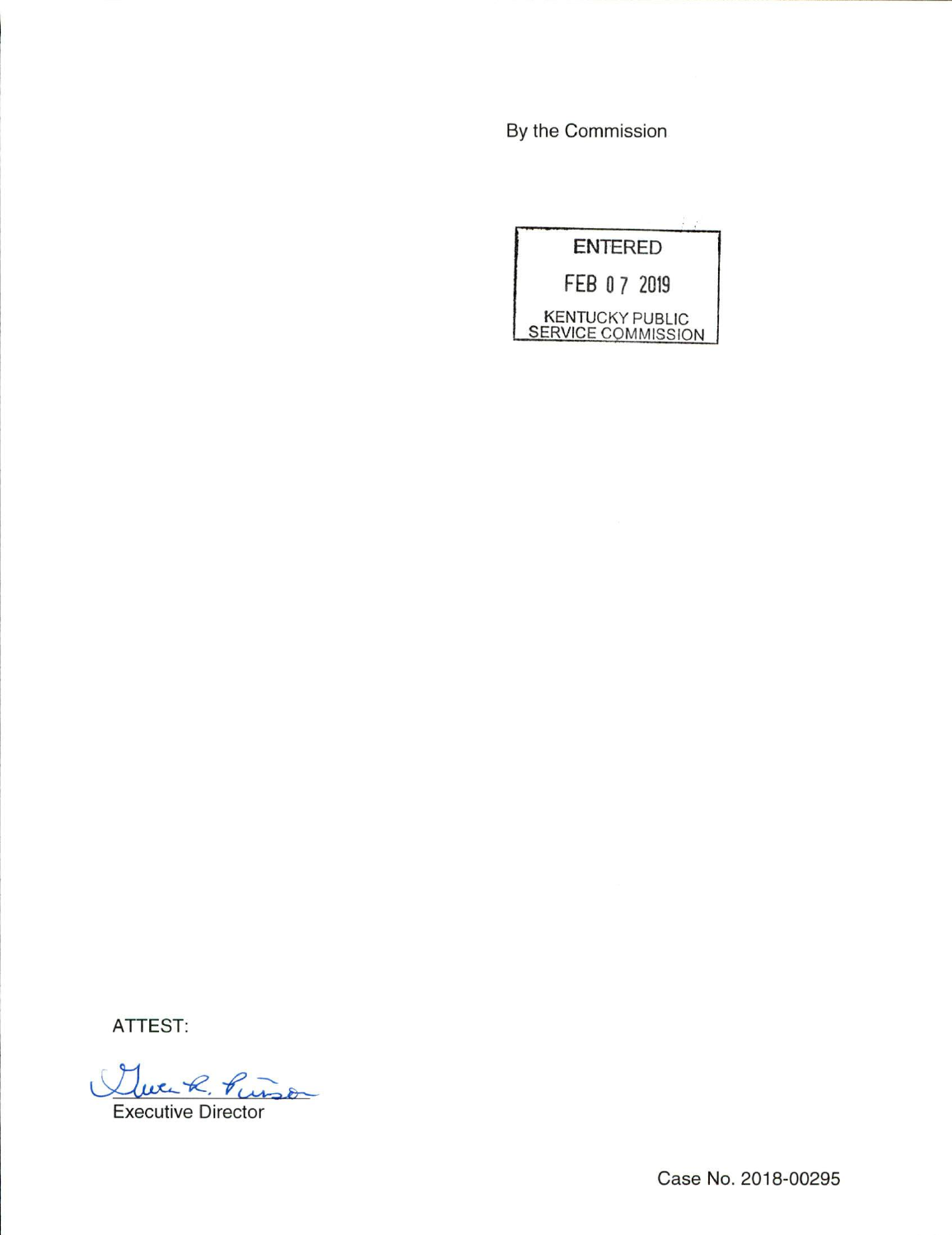\*Honorable Allyson K Sturgeon Senior Corporate Attorney LG&E and KU Energy LLC 220 West Main Street Louisville, KENTUCKY 40202

\*William H May, III Hurt, Deckard & May The Equus Building 127 West Main Street Lexington, KENTUCKY 40507

\*Barry Alan Naum Spilman Thomas & Battle, PLLC 1100 Brent Creek Blvd., Suite 101 Mechanicsburg, PENNSYLVANIA 17050

\*Carrie M Harris Spilman Thomas & Battle, PLLC 1100 Brent Creek Blvd., Suite 101 Mechanicsburg, PENNSYLVANIA 17050

\*Don C A Parker Spilman Thomas & Battle, PLLC 1100 Brent Creek Blvd., Suite 101 Mechanicsburg, PENNSYLVANIA 17050

\*Emily W Medlyn General Attorney U.S. Army Legal Services Agency Regul 9275 Gunston Road Fort Belvoir, VIRGINIA 22060

\*Eileen Ordover Legal Aid Society 416 West Muhammad Ali Boulevard Suite 300 Louisville, KENTUCKY 40202

\*Thomas J FitzGerald Counsel & Director Kentucky Resources Council, Inc. Post Office Box 1070 Frankfort, KENTUCKY 40602

\*G. Houston Parrish Labor Law Attorney Office of the Staff Judge Advocate, B 50 3rd Avenue Fort Knox, KENTUCKY 40121

\*Hannah Wigger Sheppard Mullin Richter & Hampton LLP 2099 Pennsylvania Avenue NW, Suite 1 Washington, DISTRICT OF COLUMBIA 20006

\*Jody Kyler Cohn Boehm, Kurtz & Lowry 36 East Seventh Street Suite 1510 Cincinnati, OHIO 45202

\*Janice Theriot Zielke Law Firm PLLC 1250 Meidinger Tower 462 South Fourth Avenue Louisville, KENTUCKY 40202

\*Justin M. McNeil Office of the Attorney General Office of Rate 700 Capitol Avenue Suite 20 Frankfort, KENTUCKY 40601-8204

\*Honorable Kurt J Boehm Attorney at Law Boehm, Kurtz & Lowry 36 East Seventh Street Suite 1510 Cincinnati, OHIO 45202

\*Honorable Kendrick R Riggs Attorney at Law Stoll Keenon Ogden, PLLC 2000 PNC Plaza 500 W Jefferson Street Louisville, KENTUCKY 40202-2828

\*Kent Chandler Assistant Attorney General Office of the Attorney General Office of Rate 700 Capitol Avenue Suite 20 Frankfort, KENTUCKY 40601-8204

\*Larry Cook Assistant Attorney General Office of the Attorney General Office of Rate 700 Capitol Avenue Suite 20 Frankfort, KENTUCKY 40601-8204

\*Honorable Lisa Kilkelly Attorney at Law Legal Aid Society 416 West Muhammad Ali Boulevard Suite 300 Louisville, KENTUCKY 40202

\*Laurence J Zielke Zielke Law Firm PLLC 1250 Meidinger Tower 462 South Fourth Avenue Louisville, KENTUCKY 40202

\*Matthew Miller Sierra Club 50 F Street, NW, Eighth Floor Washington, DISTRICT OF COLUMBIA 20001

\*Mark E Heath Spilman Thomas & Battle, PLLC 300 Kanawha Blvd, East Charleston, WEST VIRGINIA 25301